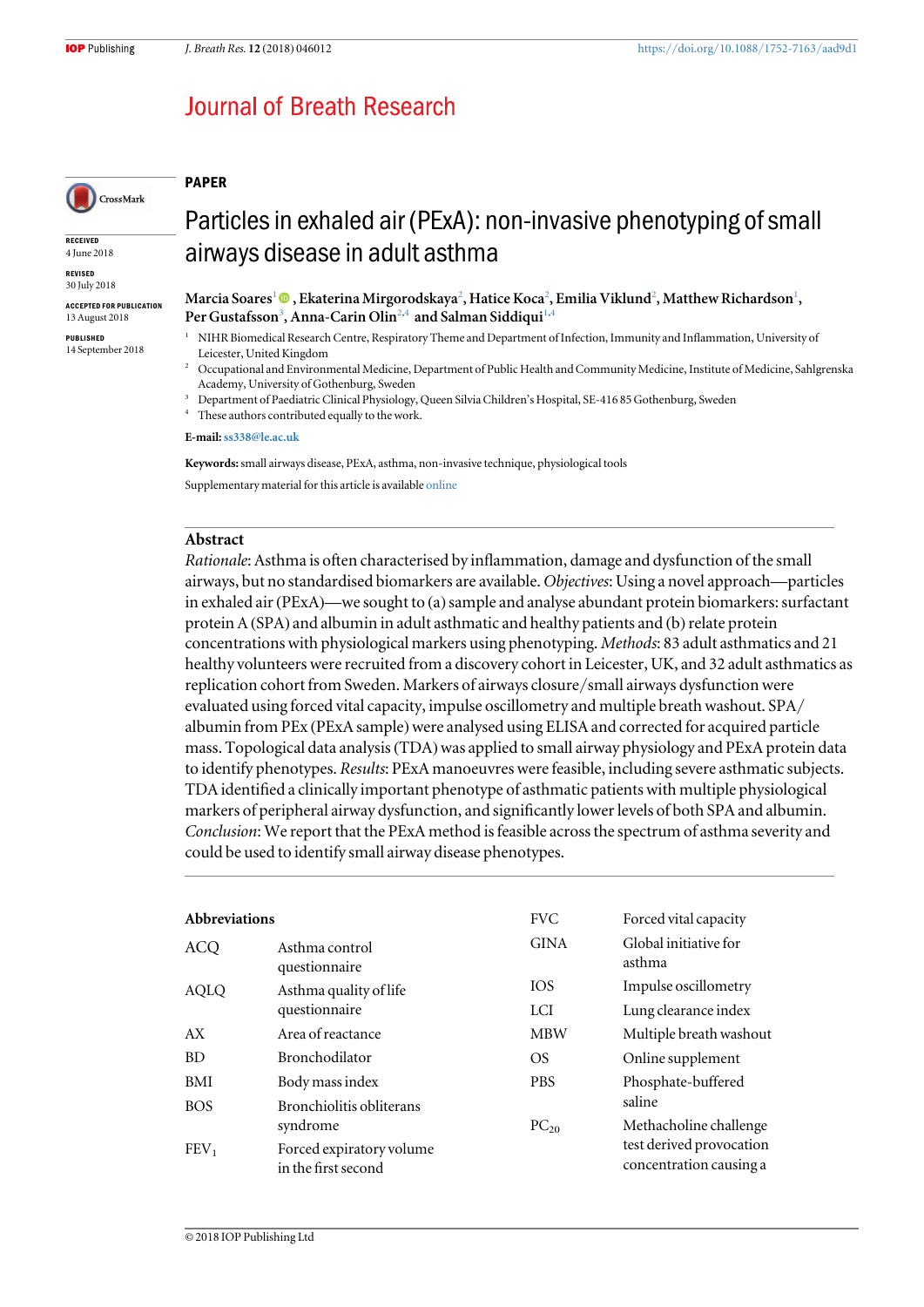| M Soares et al |
|----------------|
|----------------|

|       | 20% decrease in $FEV1$<br>from baseline |
|-------|-----------------------------------------|
| PExA  | Particles in exhaled air<br>method      |
| PEx   | Particles in exhaled air                |
| Sacin | Acinar ventilation<br>heterogeneity     |
| Scond | Conductive ventilation<br>heterogeneity |
| SPA.  | Surfactant protein A                    |
|       |                                         |

## Introduction

Asthma is a disease associated with inflammation, remodelling and dysfunction [[1](#page-9-0), [2](#page-9-0)] that extends to the smaller airways [[3](#page-9-0)]. However, a standardised definition of small airways disease has remained problematic due to a lack of validated non-invasive physiological and pathological tools to measure dysfunction and disease within this compartment. The existing approaches are either invasive (not suitable for population studies e.g. trans bronchial and surgical lung biopsy) [[4](#page-9-0)] or both invasive and difficult to standardise, such as broncho-alveolar lavage sampling [[5](#page-9-0)].

In the past few years a novel non-invasive technique sampling endogenous aerosol particles, carrying nonvolatile material from the small airways (PExA) has been developed, first reported by Almstrand et al [[6](#page-9-0)]. The approach has potential advantages, including the ability to sample small airway surface liquid non-invasively and the ability to normalise biomarker concentrations to particle mass. To date, promising but exploratory studies have been conducted using the PExA technique, applying proteomics[[7](#page-9-0)–[10](#page-9-0)] and lipid analysis of phosphatidylcholines [[11,](#page-9-0) [12](#page-9-0)] that support a small airway organ for PEx particles. Specifically, exhaled particle numbers have been shown to be correlated with physiological measures of airways closure [[13](#page-9-0)] and are most enriched during repeated airways closure and reopening breathing manoeuvres in contrast to tidal breathing [[14](#page-9-0)]. This manoeuvre is therefore likely to promote sampling from the terminal bronchioles, and alveoli. Furthermore, Larsson *et al* have reported that different breathing manoeuvres generate distinct phospholipid profiles and that the airway closure manoeuvre was the most likely manoeuvre associated with the peripheral compartment [[15](#page-9-0)]. Additionally a pilot study in a population with asthma, showing that increased airway inflammation due to birch pollen exposure was associated with less exhaled particles and therefore, suggestive of a reduced number of small airways available for the closure and reopening and particle generation [[8](#page-9-0)]. Finally, a recent study has identified ingested methadone in PExA particles, further suggesting a communicative link between PExA particle and the systemic circulation/small airways[[16](#page-9-0)].

These observations would suggest that PEx (PExA sample) may be an appropriate matrix to study asthmatic small airways biology if further validated.

Immunoglobulins, albumin, as well as lung specific proteins such as surfactant proteins have been detected in PEx and are amongst the most abundant proteins [[7](#page-9-0)]. Both albumin and surfactant protein A (SPA) can be measured in PEx at low limits of detection using immunoassays [[9,](#page-9-0) [10](#page-9-0)]. SPA is a key immunomodulatory protein involved in innate immune recognition and regulation of surface tension [[17](#page-9-0)]. For example, SPA can inhibit allergen-specific IgE binding to mite allergens [[18](#page-9-0)], increases phagocytosis of bacteria and viruses by macrophages, monocytes and neutrophils [[19](#page-9-0)]. Previous studies in chronic bronchitis have suggested that surfactant dysfunction may be responsible for airflow obstruction and potentially reversible [[20](#page-10-0)].

Albumin is a plasma protein and its presence in PEx, although not fully understood, may reflect breakdown of the alveolar basement membrane and/or increased airway vascular permeability [[21](#page-10-0)].

Previous studies have evaluated pooled PEx samples for SPA and albumin % in both mild asthma and obstructive lung diseases (COPD and bronchiolitis obliterans syndrome-BOS) [[12,](#page-9-0) [14](#page-9-0), [22](#page-10-0)]. These studies suggest that SPA is associated with obstructive lung disease COPD and BOS, providing a sound justification to study the role of SPA and albumin in asthma and their association with airways dysfunction.

In the present study, we hypothesised that: (a) PExA method is both feasible across the spectrum of asthma severity and reliable with respect to quantification of both SPA and albumin and (b) candidate biomarkers SPA and albumin derived from PEx, are associated with both airways closure and small airway dysfunction phenotypes in adult asthmatics.

We sought to test these hypotheses in a discovery and replication cohort.

#### Methods

#### Discovery cohort

The discovery study protocol was approved by the National Research Ethics Committee—East Midlands Leicester (approval number: 08/H0406/189) and all subjects gave their written informed consent.

104 volunteers were screened and recruited at Glenfield Hospital, Leicester, from secondary care asthma clinics, and from an existing research database at the NIHR Respiratory Biomedical Research Centre, Leicester, UK.

83 asthma patients, of which 74 could produce PEx samples with enough material to analyse (global initiative for asthma (GINA) (1), treatment steps:  $I = 9$ , II–III = 25 and IV–V = 40) and 21 healthy aged matched volunteers, non or ex-smokers were identified and met the entry criteria of the study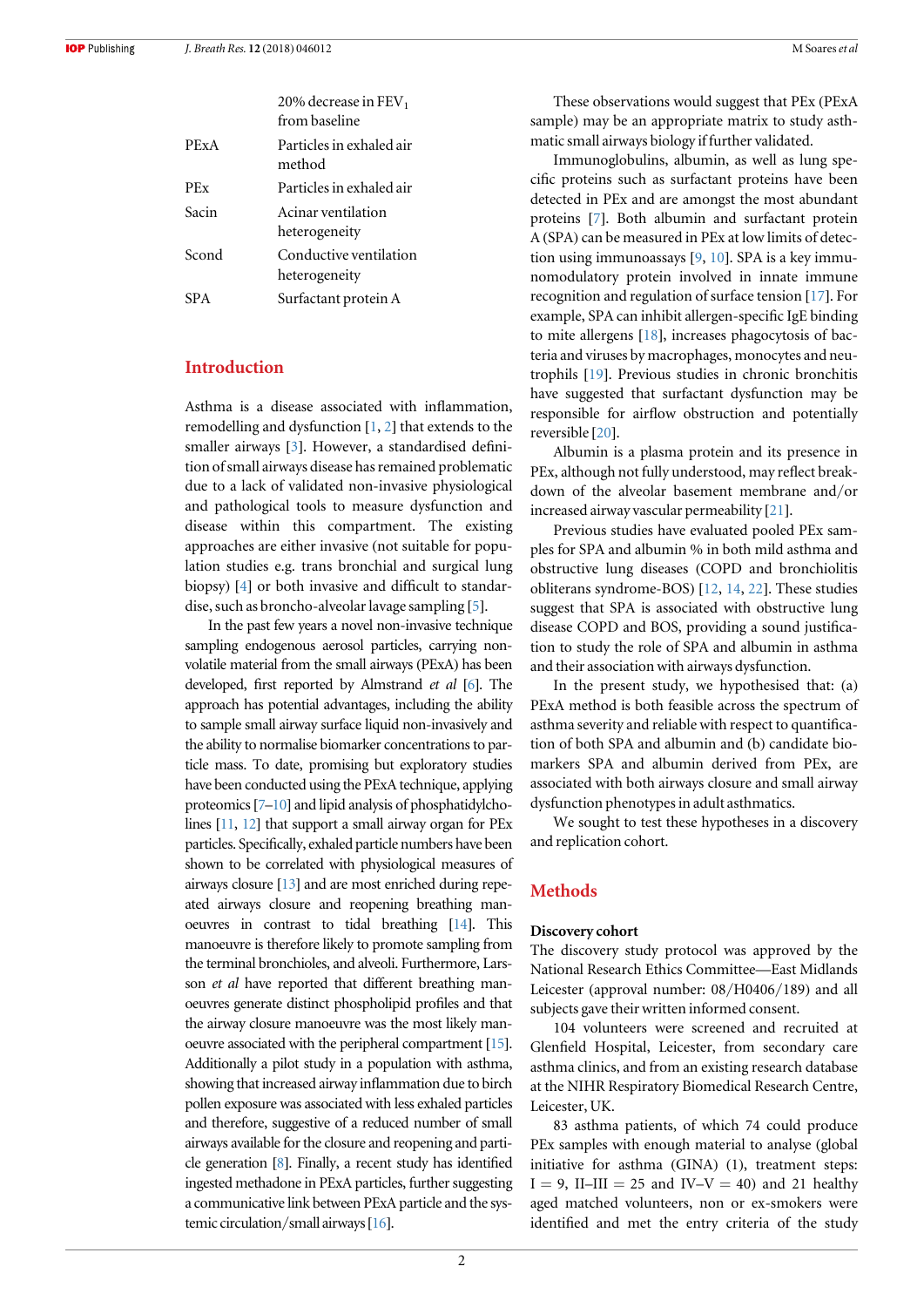outlined below (see figure E1 and table E1, online supplement (OS) is available at [stacks.iop.org](http://stacks.iop.org/JBR/12/046012/mmedia)/JBR/12/ 046012/[mmedia](http://stacks.iop.org/JBR/12/046012/mmedia)).

Asthma patients had a physician diagnosis of asthma and one or more of the following physiological criterion: methacholine PC20  $\leq 8$  mg ml<sup>-1</sup>, bronchodilator reversibility to 400 mcg of inhaled salbutamol of FEV<sub>1</sub>  $\geq$  12% and 200 mls or peak flow variability of 20% over two weeks. Patients had been free from exacerbations for at least six weeks prior to study entry. Asthma patients currently smoking or with a smoking pack history greater than or equal to 15 were excluded.

#### Replication cohort

An additional Swedish cohort of  $n = 32$  asthmatic patients (GINA I–III = 18, GINA IV = 14) was evaluated as a replication population (table E6, OS). Patients were between 27 and 60 years of age, 15 subjects were male, and all had persistent asthma symptoms and were either never or ex-smokers (mean [range] pack year exposure of 7.5 [1.25–16.13]). Patients were recruited from primary care centres across Skaraborg Country in West Sweden, with approval by the Regional Ethics Committee at the University of Gothenburg, Sweden. All patients met the inclusion criteria, as previously reported [[23](#page-10-0)].

#### Study design

Patients attended for up to two visits within a week. Data obtained during visit 1 were: medical history and current medication, skin prick testing, Juniper asthma control questionnaire [ACQ-6] [[24](#page-10-0)] and asthma quality of life questionnaire [AQLQ] [[25](#page-10-0)] for the asthma cohort, and spirometry plus reversibility. At the second visit, lung physiology measurements were performed 15 min following the administration of 400 mcg of Salbutamol via a spacer: impulse oscillometry (IOS), multiple breath washout (MBW), spirometry and PExA.

Induced sputum was performed after PExA, using a previously published standard operating procedure [[26](#page-10-0)]. Samples were sent for differential cell count. Only 42% of patients were able to produce a viable sputum sample, therefore, not included in the main results(see online supplement, tables E3 and E4).

#### Physiological measurements

Spirometry was performed according to ATS/ERS recommendations [[27](#page-10-0)] using a Vitalograph Alpha AL 21523 device (Vitalograph, Maids Moreton, Buckingham, MK18 1SW) in the discovery cohort and a Jaeger Masterscreen (Care Fusion, Germany) device in the replication cohort.

IOS measurements and quality control were performed in line with ERS Task Force recommendations [[28](#page-10-0)] using the Masterscreen IOS (Erich Jaeger/Care Fusion, Germany), in both cohorts. The device was calibrated daily using a standardised resistance and measurements were performed in triplicate, as described previously [[29](#page-10-0)].

MBW testing was performed in the discovery population, using a modified photoacoustic INNO-COR (Innovision, Odense, Denmark) SF-6 gas analyser. Measurements were performed two to three times within visit to ensure that at least two FRC values were within 10% of each other. Several parameters were derived from the raw MBW data using a custom MATLAB software (MATLAB 2015a, Natick, Massachusetts: The MathWorks Inc., 2015), including lung clearance index (LCI) and phase three slope derived measures of conductive (Scond) and acinar (Sacin) ventilation heterogeneity as previously described [[30](#page-10-0), [31](#page-10-0)].

PEx was collected using identical instruments in both cohorts and patients followed the standard breathing manoeuvre [[8](#page-9-0)]: full exhalation till residual volume (RV), followed by breath hold for about 5 s and rapid inspiration till total lung capacity, finishing with a steady exhalation back to RV, at a peak flow of about 1500 ml s<sup> $-1$ </sup> (figure E2, OS). Expiratory flow content was split between a Grimm 1.108 optical particle counter (Grimm Aerosol Technik GmbH & Co, Ainring, Germany) to monitor the number of particles collected in each breath.

PEx was extracted using PBS/0.05% Tween and particles SPA/albumin evaluated using the Human Surfactant Protein A ELISA (BioVendor, Heidelberg, Germany), with monclonal anti-human SPA [[32](#page-10-0)] and a high sensitivity ELISA for albumin (ICL, Portland, USA) [[33](#page-10-0)]. Further details can be seen on the online supplement (figures E3, E4 and E5, table E5). Total SPA and albumin concentrations were derived from four parameter fitted standard curves and were normalised to acquired PEx mass (ng) to yield a % of SPA and albumin. Intra and inter assay coefficient of variation were <10% for both SPA and albumin (OS).

#### Statistical analysis

Statistical analyses were performed using SPSS 22 (IBM Corporation, Somers, NY, USA) and Prism 7 for graphical plots (GraphPad Software Inc., La Jolla, CA, USA). A  $p$ -value of <0.05 was taken as the threshold for statistical significance. Comparisons between or across groups were performed using either ANOVA/ Kruskal–Wallis test for parametric/non-parametric data and the fisher's exact test for proportions. Bonferroni/Dunn corrections for multiple comparisons were used as appropriate. Correlations between continuous variables were calculated using Spearman's correlation coefficient (Rs).

Topological data analysis (TDA) was utilised to evaluate putative small airway phenotypes in the overall discovery population. The central idea in TDA is that the shape of the data has meaning; by understanding the underlying shape of a dataset it is possible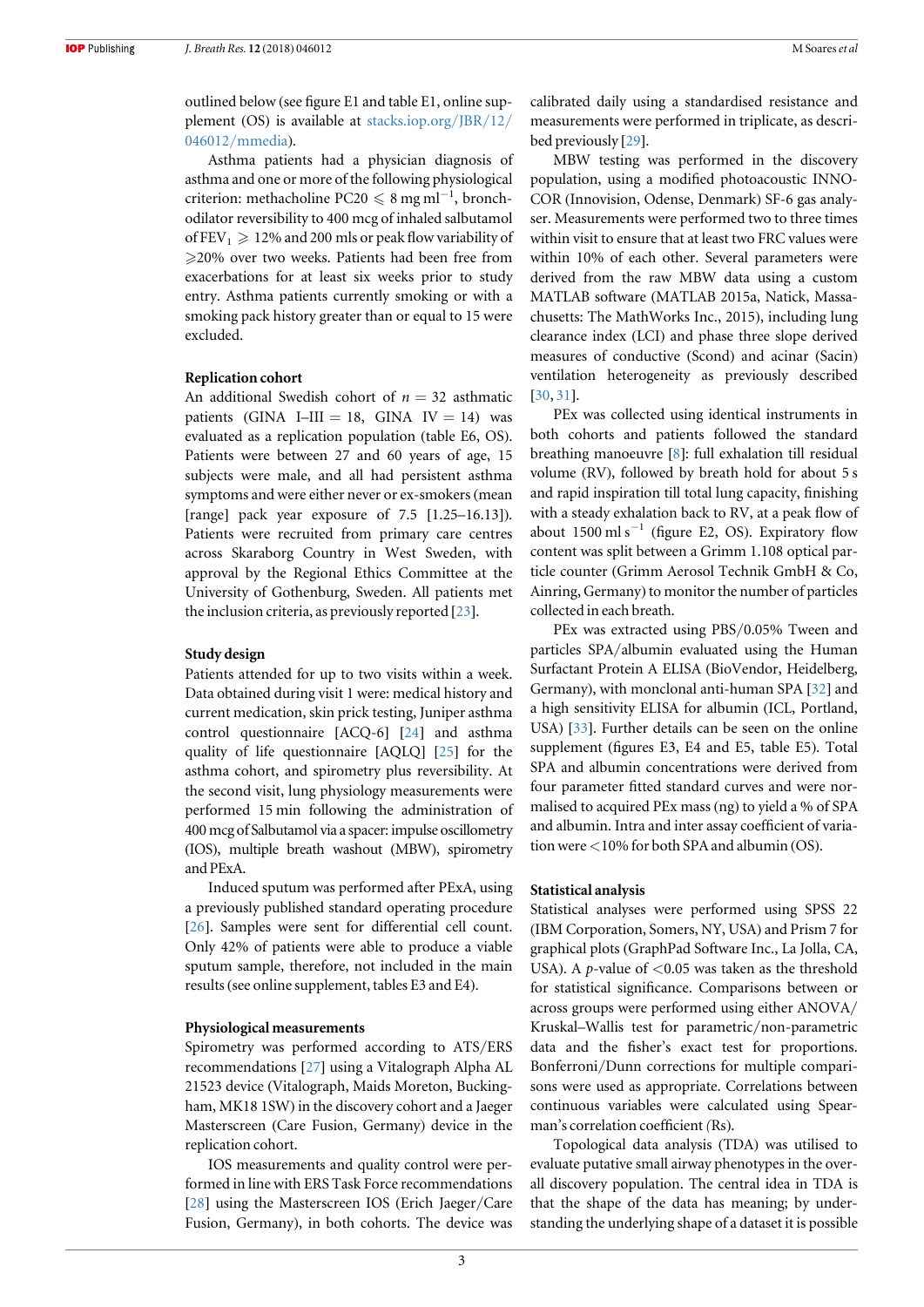to discover interesting features such as clusters or subgroups [[34](#page-10-0)–[37](#page-10-0)]. TDA generates two-dimensional networks of nodes connected by lines and edges to neighbouring nodes based upon patient similarity. Nodes in the network represent clusters of patients and edges connect nodes that contain patients that share phenotypic similarity. Nodes are subsequently coloured by the average value of their respective patients for the variables.

TDA offers the advantage of being sensitive to large and small scale patterns, which are often not detected with other methods, such as principal components analysis and cluster analysis. Furthermore, simple cluster analysis requires pre-specification of the number of clusters to be generated and does not allow within cluster analysis of clinical heterogeneity; on the other hand, TDA allows for analysis of heterogeneity within a network.

TDA was performed using the Ayasdi Workbench v7.1.0 software (Ayasdi, Palo Alto, California). The construction of networks is based in different input variables, which then allow the identification of networks and subgroups of interest. In our analysis, the column set comprised Sacin, SPA % PEx, Alb % PEx and R5–R20. The TDA input parameters were chosen with a view to identifying composite phenotypes of both small airways dysfunction and PExA protein associated disease (GINA step treatment, R5–R20, % SPA, % albumin). The TDA metric used was the norm correlation, which is the Pearson correlation coefficient applied to the normalised variables, i.e., variables were transformed to follow a standard normal distribution. The resolution (percent overlap) used was 30, gain 3 (degree of overlap) and the lens applied (based on distance between points in the dataset) were the neighbourhood 1 and 2 lens. Further methodology on the TDA analysis details are described on the supplementary material.

#### Results

#### Feasibility study

PExA repeated airway closure manoeuvres were feasible across the spectrum of asthma severity (table E2A, B, OS), after simple explanation and demonstration.

The median time to collect 50–100 ng of PEx material was approximately 9 min (range 5–14) and equated to approximately four (two to seven) airway closure manoeuvres (figures [1](#page-4-0)(A) and (B)). Seven out of 47 patients with severe asthma (GINA IV–V), generated low amounts of particles for biomarkers analysis compared to 2/36 GINA I–III asthmatics (chi squared  $p$  value = 0.157).

A significant relationship was found between mean number of particles generated per exhalation manoeuvre and airflow obstruction measured with spirometry (FEV<sub>[1](#page-4-0)</sub>/FVC)—figure 1(C)—but not with the protein concentration normalised to ng of acquired PEx mass and (figure  $1(D)$  $1(D)$ ), suggesting that the normalisation to ng of mass removed any sampling bias due to airflow obstruction and the number of subtended airways available in the lung for particle generation.

## Clinical demographics of the asthma discovery cohort

Basic demographic and clinical characteristics are summarised in table [1](#page-4-0). GINA asthma severity groups were well matched for age, sex and asthma age of onset. In contrast, GINA IV–V asthmatics had significantly poorer spirometric lung function, a greater proportion of patients had a  $FEV_1/FVC <$  lower limit of normal (LLN) and displayed multiple physiological features of small airways dysfunction (abnormal R5–R20, AX, Sacin and LCI, table [2](#page-5-0)) when compared to healthy volunteers.

% SPA and albumin and asthma treatment intensity

SPA % and albumin % were not associated with GINA treatment intensity (table [2,](#page-5-0) figures [2](#page-5-0)(a) and (b)) and did not differ between asthmatics and healthy volunteers. Neither protein biomarker correlated with standardised measures of asthma control or quality of life (ACQ-6 or AQLQ).

%SPA, albumin and small airways dysfunction phenotypes We evaluated the correlations between % SPA and % albumin and different demographics and small airway physiological measurements in the overall population (table [3](#page-6-0)). Modest but significant correlations were found for %SPA with oscillometry parameters of small airways dysfunction (R5–R20 and AX): R5–R20 (both absolute value ( $r = -0.256$ ,  $p < 0.05$ ) and % predicted ( $r = -0.257$ ),  $p < 0.05$ ) and AX (-0.313,  $p < 0.05$ ). The spirometry measure of gas trapping forced vital capacity—FVC (L) also demonstrated modest but significant correlations with % SPA  $(r = 0.287; p < 0.05)$ . In contrast, % albumin demonstrated a significant correlation with FVC and GINA treatment intensity ( $r = -0.285$ ,  $p < 0.05$ ) only. No correlations were observed between PExA protein concentrations and with MBW derived markers of small airways dysfunction (Scond or Sacin).

Tables [4,](#page-7-0) [5](#page-7-0) and figure [3](#page-8-0) present summaries of the PExA protein and small airway physiology derived phenotypes using TDA applied to the overall discovery population This analysis excluded 4 patients which did not fit in any of the three TDA categories generated. Figure [3](#page-8-0) demonstrates de TDA two-dimensional networks of patients generated according to GINA step treatment (0-healthy volunteers), R5–R20 value, % SPA and % albumin. The round circles represent a network of patients with similar physiological outcomes. The lines connect network of patients (nodes) with similar outcomes.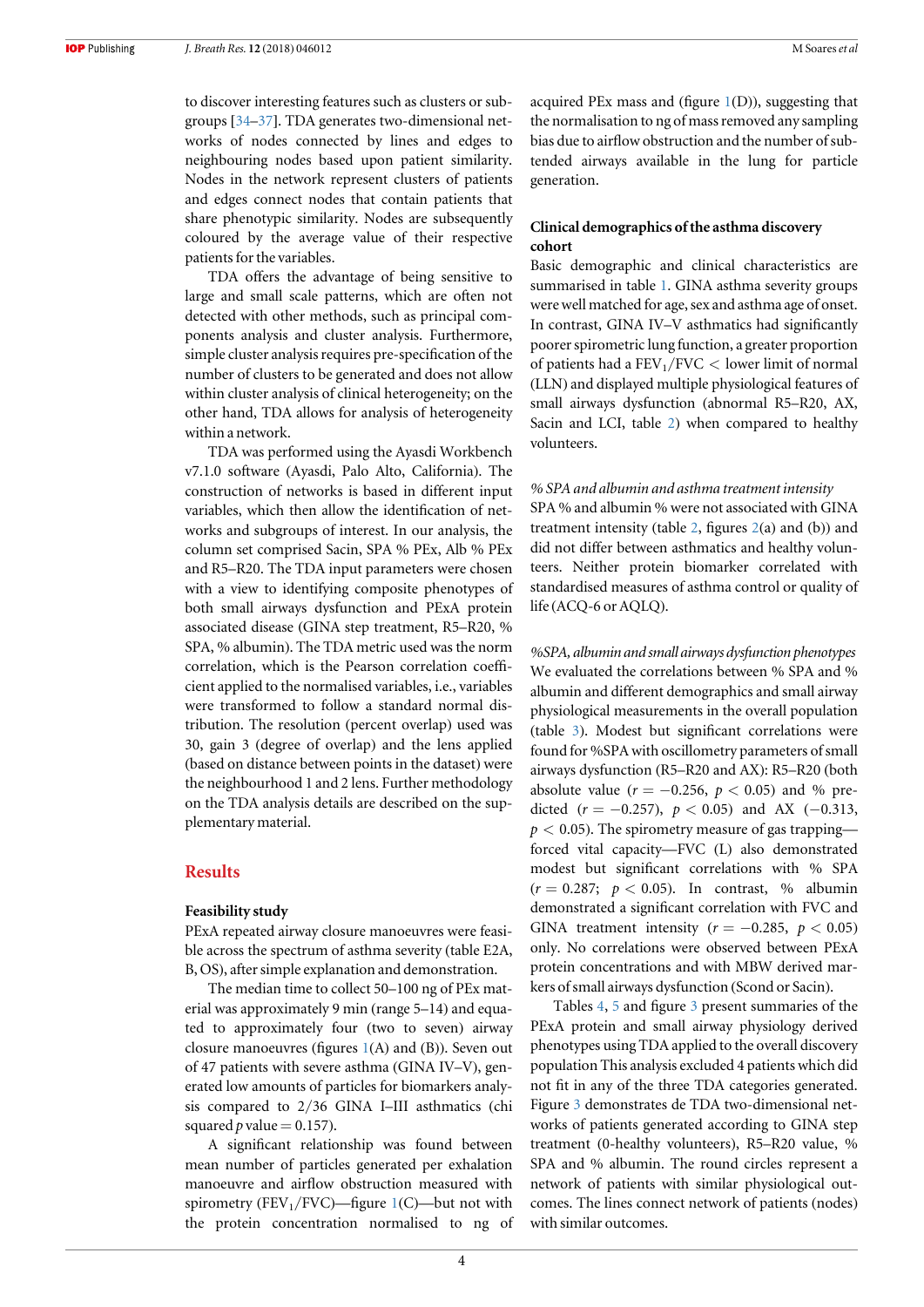<span id="page-4-0"></span>

Figure 1. (a)–(d) PExA sampling outcomes. (a) Number of exhalations in the controls group [5 (3–9)] and asthmatics[8 (5–12)]. (b) Time required to sample >30 ng PEx in the controls group [6 (5–9)] and asthmatics[9 (5–14)];(c)relationship between mean number of particles per exhalation and FEV<sub>1</sub>/FVC. (d) Relationship between total number of ng of SPA per sample and FEV<sub>1</sub>/FVC. Dots represent healthy controls, diamonds asthma GINA step treatment I, squares asthma GINA step treatment II and III and triangles asthma GINA step treatment IV and V.

| Clinical characteristics                         | Healthy $(n = 20)$  | $GINAI(n = 9)$     | GINA II-<br>III $(n=26)$ | GINA IV-<br>$V(n = 40)$ | Kruskal-Wallis<br>P value |
|--------------------------------------------------|---------------------|--------------------|--------------------------|-------------------------|---------------------------|
| Age (years)                                      | $53(45-68)$         | $45(28-63)$        | $61(49-65)$              | $62(53-68)$             | 0.139                     |
| Sex (male/female) $*$                            | 10/10               | 2/7                | 13/13                    | 24/16                   | 0.224                     |
| Age of asthma diagnosis                          |                     | $22(13-48)$        | $21(6-49)$               | $36(18-49)$             | 0.523                     |
| $BMI$ (kg m <sup>-2</sup> )                      | $27(25-30)$         | $25(22-28)$        | $26(23-32)$              | $30(27-33)$             | 0.049                     |
| Pack year history                                | $15(2-32)$          | $\mathbf{0}$       | $6(1-7)$                 | $8(2-12)$               | 0.403                     |
| $ACO-6$                                          |                     | $(0.3(0.0-1.3)^e)$ | $0.8(0.8-1.9)$           | $1.6(0.8-2.2)$          | 0.013                     |
| AOLO                                             |                     | $6.5(5.7-6.9)^e$   | $6.2(4.4-6.4)$           | $5.3(4.5-6.2)$          | 0.036                     |
| Post BD FVC(L)                                   | $4.2(3.2 - 4.7)$    | $3.6(3.0-4.4)$     | $3.5(2.9-4.5)$           | $3.8(3.0-4.3)$          | 0.362                     |
| Post BD $FEV_1(L)$                               | $3.4(2.5-3.6)$      | $3.0(2.1-3.4)$     | $2.5(2.1-3.0)$           | $2.4(2.1-2.9)^{c}$      | 0.007                     |
| FEV <sub>1</sub> /FVC                            | $0.77(0.73 - 0.81)$ | $0.73(0.67-0.90)$  | $0.74(0.64 - 0.78)$      | $0.68(0.61 - 0.77)$     | 0.015                     |
| $FEV1/FVC$ post BD<br>$LLN(\geqslant/\leqslant)$ | 15/1                | 6/3                | 17/6                     | 21/17                   | 0.043                     |

Table 1. Demographic and clinical data according to gina step treatment in the discovery population.

Definition of abbreviations: GINA: global Initiative for asthma; BMI: body mass index; ACQ-6: six-point asthma control questionnaire; AQLQ: asthma quality of life questionnaire; FEV1: forced expiratory volume in one second; FVC: forced vital capacity; BD: bronchodilator. Data expressed as median, Q1-Q3; ¥: p value based on chi-square test; Kruskal-Wallis test followed by Dunn's multiple comparisons tests significant difference ( $p < 0.05$ ) between: c-healthy and GINA IV–V; e-GINA I and GINA IV–V.

As seen in tables [4](#page-7-0) and [5,](#page-7-0) TDA group 3 had the highest proportion and majority ( $n = 13/47$ ) of healthy volunteer cases when compared to the TDA group 1 and 2. % SPA and % albumin levels were well preserved within group 3, which demonstrated normal oscillometry and MBW small airway indices as well as preserved spirometry, despite 17/47 patients being classified clinically as having severe asthma (GINA IV–V) based upon treatment requirements.

In contrast, TDA group 1 was comprised of very few healthy cases ( $n = 2/29$ ), with most patients at GINA treatment steps 3–5. Moreover, group 1 had significantly lower PExA % albumin and % SPA and concurrent evidence of abnormal post bronchodilator spirometry (FEV<sub>1</sub> and FVC) and small airway physiology (R5–R20, AX, Sacin) when compare to group 3  $(p < 0.05$  for all comparisons). Group 1 also demonstrated the poorest asthma control and quality of life with statistically significant and clinically important  $(\geqslant 0.5$  units) differences in standardised asthma control and quality of life marker (ACQ-6 and AQLQ) when compared to group 3.

Finally, group 2 represented an intermediate population with reference to groups 1 and 3, again primarily comprised of asthmatic subjects ( $n = 13/15$ ). Additionally, group 2 had the lowest numerical % SPA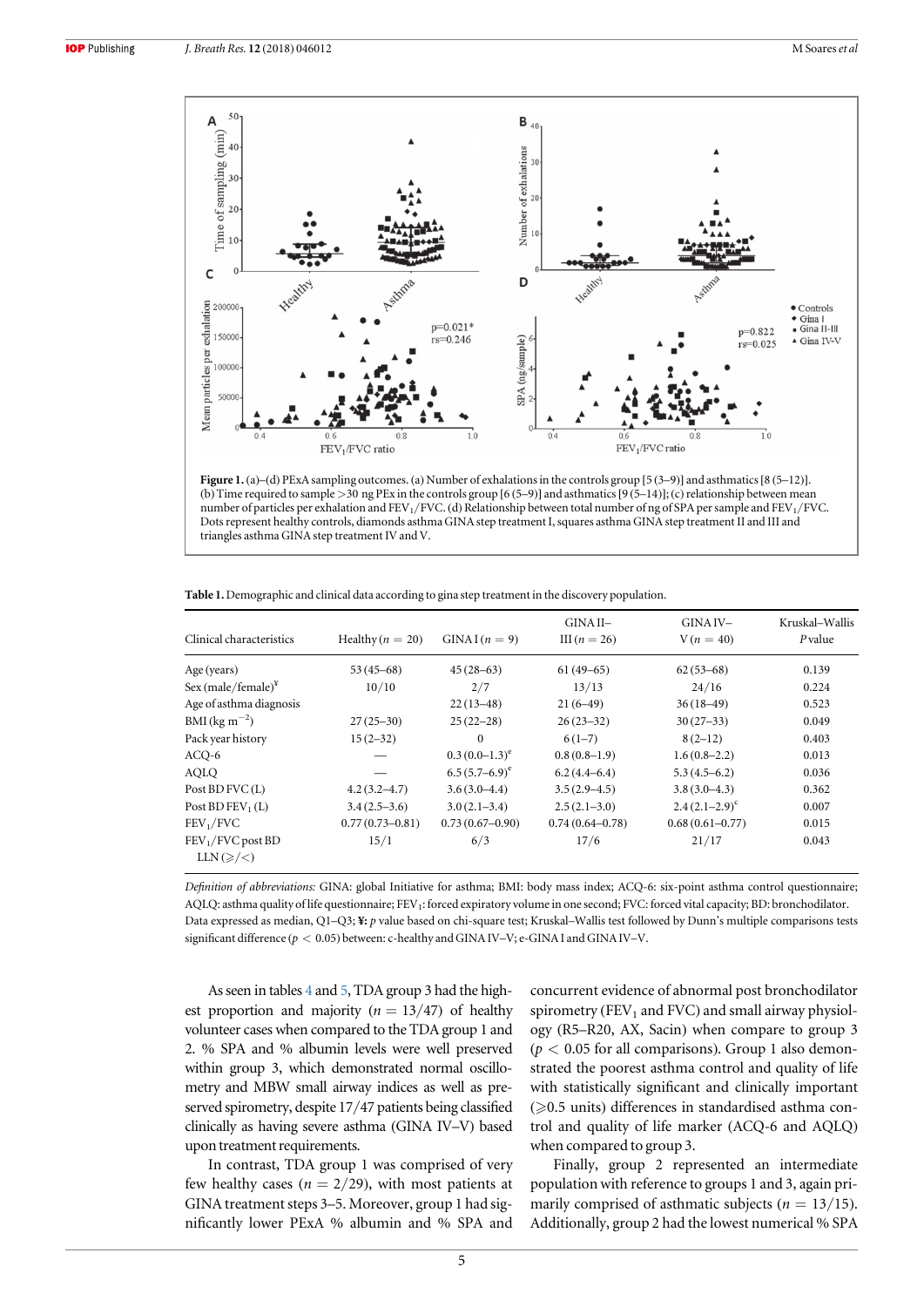<span id="page-5-0"></span>

Table 2. Small airways physiology and biomarkers data according to GINA step treatment in the discovery population.

| Physiology                 | Healthy $(n = 20)$          | $GINAI(n = 9)$         | GINA II-III $(n = 26)$ | GINA IV-V $(n = 40)$   | Kruskal–Wallis $P$<br>value |
|----------------------------|-----------------------------|------------------------|------------------------|------------------------|-----------------------------|
| % PEx SPA                  | $2.6(2.1-4.0)$              | $2.7(1.8-2.8)$         | $2.6(1.9-3.2)$         | $2.6(1.6-3.2)$         | 0.483                       |
| % PEx albumin              | $5.1(5.1-6.8)$              | $6.1(4.9-7.6)$         | $6.7(3.9 - 8.1)$       | $4.8(3.7-6.7)$         | 0.388                       |
| $R5$ (KPa s $L^{-1}$ )     | $0.30(0.26 - 0.36)^c$       | $0.32(0.25 - 0.38)$    | $0.37(0.29 - 0.52)$    | $0.41(0.34 - 0.51)$    | 0.032                       |
| $R20$ (KPa s $L^{-1}$ )    | $0.28(0.22 - 0.32)$         | $0.30(0.26 - 0.34)$    | $0.31(0.24 - 0.35)$    | $0.32(0.28 - 0.37)$    | 0.190                       |
| R5-R20<br>$(KPa S L^{-1})$ | $0.03(0.03 - 0.06)$         | $0.02(0.01 - 0.05)$    | $0.07(0.01 - 0.15)$    | $0.08(0.02 - 0.16)$    | 0.044                       |
| R5-R20%<br>predicted       | $30(0-82)$                  | $23(14-54)$            | $92(24 - 151)$         | $75(17-154)$           | 0.036                       |
| $AX(HzkPa L^{-1})$         | $0.20(0.13-0.40)^c$         | $0.37(0.15 - 0.56)$    | $0.44(0.20 - 2.00)$    | $0.76(0.20-1.69)$      | 0.040                       |
| LCI                        | $7.16(6.65 - 7.95)^{\circ}$ | $7.02(6.06 - 7.63)$    | $7.81(7.20 - 8.80)$    | $8.28(7.14 - 9.15)$    | 0.008                       |
| Scond                      | $0.026(0.008 - 0.048)$      | $0.023(0.011 - 0.072)$ | $0.039(0.022 - 0.077)$ | $0.03(0.018 - 0.047)$  | 0.200                       |
| Sacin                      | $0.194(0.115-0.322)^{c}$    | $0.345(0.142 - 0.525)$ | $0.304(0.176 - 0.524)$ | $0.316(0.241 - 0.487)$ | 0.033                       |

Definition of abbreviations: GINA: global initiative for asthma; R5: resistance at 5 Hz; R20: resistance at 20 Hz; AX: area of reactance; LCI: lung clearance index; Scond: conductive ventilation heterogeneity; Sacin: acinar ventilation heterogeneity.

Data expressed as median, Q1-Q3; Kruskal–Wallis test followed by Dunn's multiple comparisons tests, significant difference  $(p < 0.05)$ between: c-healthy and GINA IV–V.

 $(p < 0.05$  versus group 1) but in contrast to group 1, a preserved % albumin, and had evidence of small airways dysfunction compared to group 1 (R5–R20, AX, and LCI,  $p < 0.05$ ) but demonstrated preserved post bronchodilator spirometry and comparable asthma control and quality of life (ACQ-6, AQLQ) to TDA group 1.

## Replication cohort

In the replication and discovery asthma populations (figures [4](#page-8-0)(a) and (c)), % SPA correlated with absolute FVC (rs = 0.378,  $p = 0.001$  discovery and rs = 0.543;  $p = 0.001$  replication).

For % albumin (figures  $4(b)$  $4(b)$  and (d)), only the discovery cohort demonstrated correlations with absolute FVC (rs = 0.261,  $p = 0.032$ ). The replication cohort demonstrated a non-statistical, but visual trend for association between FVC and % albumin (figures  $4(b)$  $4(b)$  and  $(d)$ ).

In contrast to the discovery cohort, we did not identify significant correlations between R5–R20 and either % SPA or % albumin in PEx, however, the trend was similar, higher values of R5–R20 associated with lower % SPA.

#### **Discussion**

We have shown for the first time that PExA sampling method is feasible across different asthma severity and that sufficient quantities of PEx can be sampled to allow protein biomarker analysis.

Furthermore, we have demonstrated using unbiased statistical phenotyping with TDA analysis that there appear to be phenotypes of patients with low % SPA and/or % albumin values, comprising primarily asthmatic subjects with concurrently abnormal small airway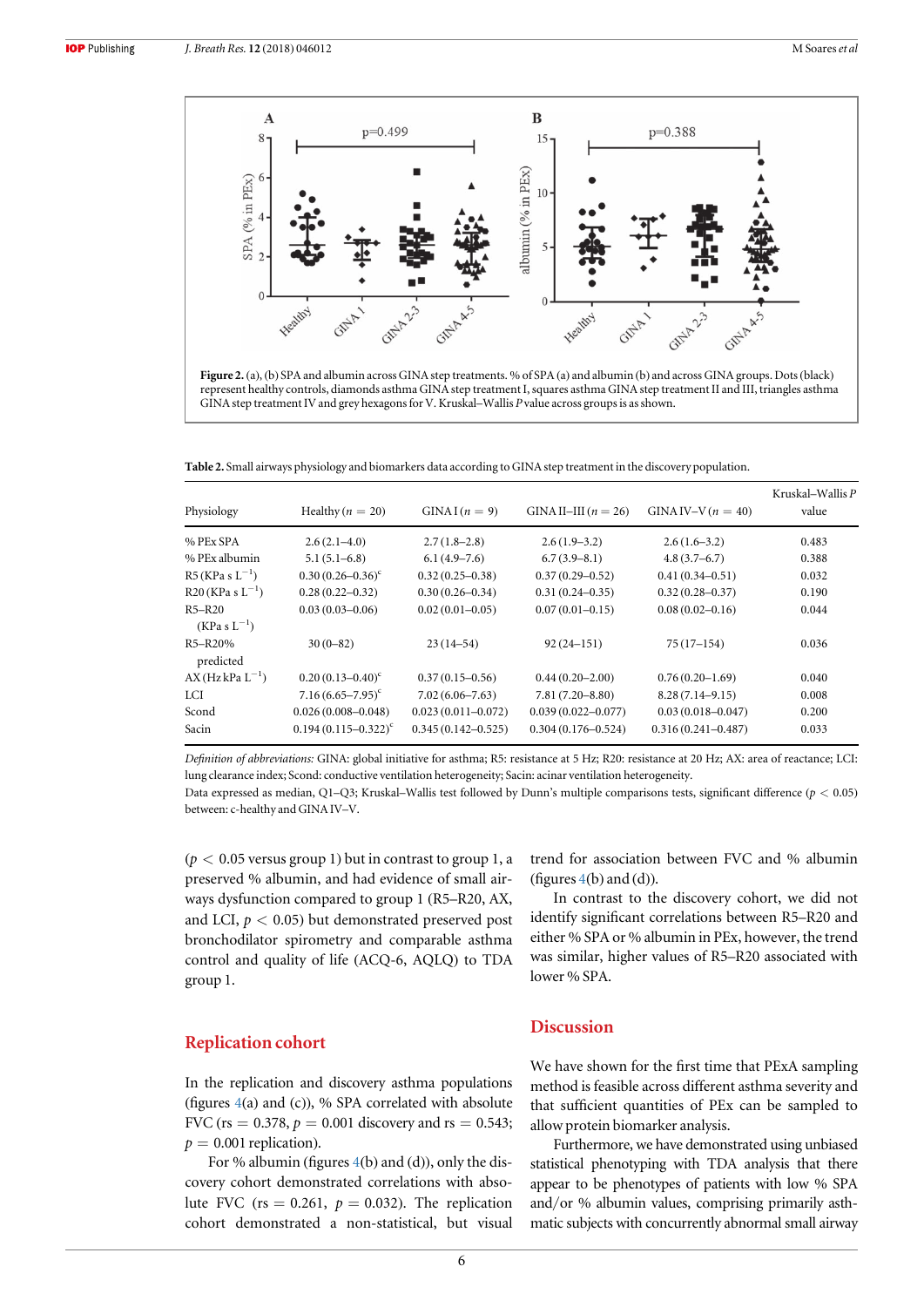<span id="page-6-0"></span>Table 3.% SPA and albumin and physiological parameters.

| Variable                                                  | $%$ SPA    | % albumin |
|-----------------------------------------------------------|------------|-----------|
| Age                                                       | $-0.127$   | 0.110     |
| Height                                                    | 0.171      | 0.091     |
| <b>BMI</b>                                                | $-0.033$   | $-0.044$  |
| ACQ-6                                                     | 0.111      | 0.022     |
| AQLQ                                                      | 0.024      | 0.090     |
| <b>GINA</b>                                               | $-0.006$   | $-0.285*$ |
| Sputum eosinophils $\triangle$                            | 0.012      | 0.018     |
| Sputum epithelial cells <sup><math>\triangle</math></sup> | $-0.161$   | $-0.152$  |
| R <sub>20</sub>                                           | $-0.097$   | $-0.099$  |
| $R5 - R20$                                                | $-0.256*$  | $-0.124$  |
| R5-R20% predicted                                         | $-0.257*$  | $-0.101$  |
| AX                                                        | $-0.313**$ | $-0.160$  |
| LCI                                                       | $-0.159$   | 0.076     |
| Scond                                                     | $-0.067$   | $-0.045$  |
| Sacin                                                     | 0.006      | 0.090     |
| FVC Z score post BD                                       | 0.163      | $0.246*$  |
| FVC post BD                                               | $0.287*$   | $0.251*$  |
| FEV <sub>1</sub> Z score post BD                          | 0.075      | 0.138     |
| $FEV1$ post BD                                            | $0.308***$ | 0.207     |

Definition of abbreviations: GINA: global initiative for asthma; BMI: body mass index; ACQ-6: six-point asthma control questionnaire; AQLQ: asthma quality of life questionnaire; R5: resistance at 5 Hz; R20: resistance at 20 Hz; AX: area of reactance; LCI: lung clearance index; Scond: conductive ventilation heterogeneity; Sacin: acinar ventilation heterogeneity; FVC: forced vital capacity; FEV<sub>1</sub>: forced expiratory volume in one second.

Data expressed as Spearman r value.  $^{*}p<0.05; ^{**}p<0.01;$ \*\*\* $p$ <0.001.  $\Delta$ : data based on 40 patients (42% population).

physiological indices captured by IOS and MBW. One of the small airway disease phenotypes had clinically important disease (assessed by validated patient reported outcome measures) when compared to the phenotype of patients without small airway abnormalities. A further phenotype appeared to have well-controlled asthma and spirometry with isolated physiological abnormalities in the small airways. Lower % SPA values were a reconciling feature of both small airway phenotypes, suggesting that the deficiency in SPA may be possibly be causal to airways closure in the small airways.

Finally, we have identified that the % SPA is associated with FVC, a marker of airways closure and gas trapping [[38](#page-10-0)] in both a discovery and an independent replication population.

The ability to measure protein biomarkers from the smaller airways offers a window of opportunity to study the pathobiology of small airways disease. Furthermore, low SPA levels in PEx, corrected for acquired particle mass and potential bias due to sampling in the context of airflow obstruction, was not only associated with small airways dysfunction/airway closure captured by IOS, MBW and FVC measurements, but also identified two phenotypes of patients with multiple physiological markers of small airways dysfunction and impaired asthma control/quality of life. These findings not only add credence to the notion that PEx samples originate from the smaller airways but also for a potential causal association between SPA deficiency and small airways dysfunction/airways closure. The small airway phenotype extended across the spectrum of asthma severity and was not associated with eosinophilic airways inflammation (see online supplement), suggesting that it may require alternative approaches of treatment that extend beyond inhaled corticosteroids and drugs that modify type 2 inflammation in asthma.

There is compelling evidence from animal models and observational studies, linking SPA to asthmatic airway dysfunction and inflammation. Genetic variation of SPA has been shown to alter host immunological response to bacterial infection with mycoplasma in asthma [[39](#page-10-0)], which may in turn be regulated by mast cells TNF receptor expression. These observations are further supported by animal models of SPA knockout that suggest that SPA deficiency amplifies allergic CD4 T cell driven airway inflammation [[40](#page-10-0)]. Ledford et al have recently reported in a systematic review that SPA/D are dysregulated in eosinophil-dominated inflammatory diseases, suggesting a therapeutic potential role of SPA/D, yet to be tested in humans [[41](#page-10-0)]. Broncho-alveolar lavage studies in asthma and healthy report conflicting data on the role and concentration of SPA [[42](#page-10-0), [43](#page-10-0)], highlighting the potential limitations of BAL in measuring protein biomarkers in asthma.

Our findings and previous literature on PExA, would suggest that PEx % SPA in asthma reflect protein concentrations in the small airways lining fluid and that deficiency of this protein may then directly promote airway closure and ventilation heterogeneity. There is some evidence of beneficial outcomes derived from inhaled synthetic surfactant in allergic asthma [[44](#page-10-0)], and PEx SPA quantification may provide an opportunity to stratify patients for SPA targeted intervention trials in the future.

We utilised a combination of IOS, MBW and FVC to measure small airways dysfunction and airways closure, respectively. It is well recognised that small airways dysfunction associates with both asthma symptoms and key asthma traits e.g. hyperresponsiveness [[45](#page-10-0)]. A recent systematic review has highlighted the evidence supporting R5–R20 as a small airway detection tool in asthma [[46](#page-10-0)]. Reduction in FVC has been associated with bronchoconstriction occurring due to airway closure and increased levels of airway hyperresponsiveness [[38,](#page-10-0) [47](#page-10-0)]. Therefore, our findings that FVC was proportional to the % of SPA and albumin found in PEx, provides evidence that small airway closure may be due to an alteration in protein composition in the airway surface liquid in asthma.

Previous studies have demonstrated that treatment with both inhaled and oral steroids in asthma attenuates plasma protein and albumin in sputum supernatants in asthma [[48](#page-10-0)]. In support of this, TDA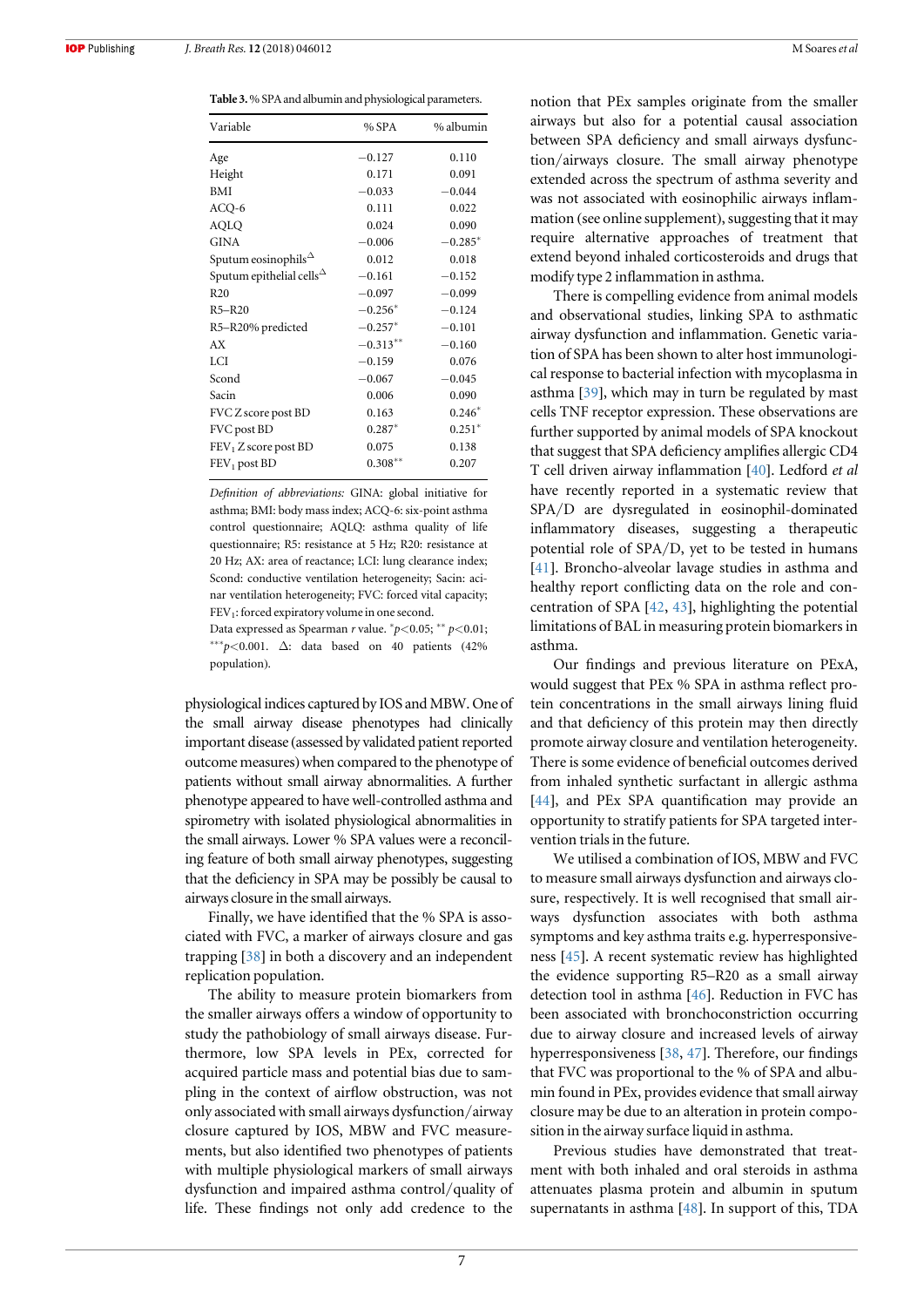<span id="page-7-0"></span>Table 4. Demographic and clinical data according to tda groups in the discovery population.

| Clinical characteristics                                                 | TDA group $1(n = 29)$ | TDA group $2(n = 15)$ | TDA group $3(n = 47)$ | $P$ value                              |
|--------------------------------------------------------------------------|-----------------------|-----------------------|-----------------------|----------------------------------------|
| N per group (controls,<br>GINA I, GINA II-III,<br>$GINA IV, GINA V)^{y}$ | 29(2, 2, 10, 11, 4)   | 15(2, 1, 5, 7, 0)     | 47(13, 6, 11, 12, 5)  | 0.287                                  |
| % Healthy controls $^{\tt Y}$                                            | 6.9                   | 13.3                  | 27.6                  | 0.066                                  |
| Age (years)                                                              | $62(51-68)$           | $65(56-70)$           | $59(45-65)$           | 0.0783                                 |
| Sex (percent male)*                                                      | 55.17%                | 42.86%                | 51.06                 | 0.7508                                 |
| BMI (kg m <sup><math>-2</math></sup> )                                   | $30(26-34)$           | $31(23-34)$           | $28(24-30)$           | 0.0911                                 |
| Pack year smoking<br>history                                             | $7.4(5.0-11.0)$       | $18.5(3.0-34.0)$      | $6.0(1.0-9.0)$        | 0.5991                                 |
| GINA treatment step $^{\#}$                                              | $4(3-4)$              | $4(3-4)$              | $3.5(2-4)$            | 0.645                                  |
| ACQ-6 $^{\#}$                                                            | $1.63(0.67-2.16)$     | $0.67(0.28 - 2.67)$   | $1.00(0.66 - 1.67)$   | 0.2727                                 |
| $\mathrm{AOLO}^{\#}$                                                     | $4.91(4.12 - 6.03)$   | $6.25(5.70-6.69)$     | $6.11(5.21 - 6.47)$   | 0.005 91 versus $2^*$ , 1 versus $3^*$ |
| Post BD FVC(L)                                                           | $2.97(2.49 - 3.57)$   | $3.40(2.77 - 3.99)$   | $3.83(3.46 - 4.45)$   | $0.00071$ versus $3^*$                 |
| Post $BD$ $FEV_1(L)$                                                     | $2.19(1.91 - 2.44)$   | $2.40(1.89 - 3.05)$   | $3.08(2.65 - 3.90)$   | $< 000$ 11 versus 3 <sup>*</sup>       |
| Post BD FEV1 Z score                                                     | $-1.44(-2.59-0.03)$   | $-0.64(-1.29-0.49)$   | $-0.49(-1.25-0.69)$   | $<$ 0.000 11 versus 3 <sup>*</sup>     |
| Post BD FVC Z score                                                      | $-0.64(-1.46-0.03)$   | $-0.27(-0.83-0.39)$   | $0.06(-0.25-0.83)$    | $0.0021$ versus $3^*$                  |
| FEV <sub>1</sub> /FVC                                                    | $0.69(0.60 - 0.77)$   | $0.72(0.69 - 0.77)$   | $0.73(0.67 - 0.78)$   | 0.2056                                 |
| $FEV1/FVC$ post $BD$<br>LLN (% above)                                    | 57%                   | 78%                   | 70%                   | 0.3733                                 |
|                                                                          |                       |                       |                       |                                        |

Definition of abbreviations:GINA: global initiative for asthma; BMI: body mass index; ACQ-6: 6-point asthma control questionnaire; AQLQ: asthma quality of life questionnaire; FEV<sub>1</sub>: forced expiratory volume in one second; FVC: forced vital capacity; BD: bronchodilator. Data expressed as median, Q1-Q3. All tests are Kruskal-Wallis unless stated otherwise. ¥ = Fisher's exact test (controls versus asthma); # only asthma.

Table 5. Small airways physiology and biomarkers data according to TDA groups in the discovery population.

|                            | TDA group $1(n = 29)$  | TDA group $2(n = 15)$  | TDA group $3(n = 47)$  | Kruskal–Wallis P value                                         |
|----------------------------|------------------------|------------------------|------------------------|----------------------------------------------------------------|
| % SPA                      | $2.1(1.4-2.7)$         | $1.7(1.6-2.4)$         | $3.1(2.6-3.8)$         | $\leq$ .000 11 versus 3 <sup>*</sup> , 2 versus 3 <sup>*</sup> |
| % Albumin                  | $3.9(2.6 - 4.8)$       | $5.6(5.0 - 8.0)$       | $6.7(4.9-7.9)$         | $< 0.0011$ versus 2 <sup>*</sup> , 1 versus 3 <sup>*</sup>     |
| $R5(KPa s L^{-1})$         | $0.51(0.44 - 0.64)$    | $0.39(0.29 - 0.51)$    | $0.32(0.25 - 0.39)$    | $< 0.00011$ versus 3 <sup>*</sup>                              |
| $R20$ (KPa s $L^{-1}$ )    | $0.34(0.32 - 0.38)$    | $0.31(0.28 - 0.37)$    | $0.30(0.23 - 0.35)$    | 0.0654                                                         |
| $R5-R20$ (KPa s $L^{-1}$ ) | $0.15(0.12 - 0.20)$    | $0.07(0.02 - 0.17)$    | $0.02(0.01 - 0.05)$    | $< .0001$ all groups <sup>*</sup>                              |
| $AX(HzkPa L^{-1})$         | $1.69(1.11-3.04)$      | $0.64(0.26 - 2.12)$    | $0.20(0.12 - 0.42)$    | $< .0001$ all groups <sup>*</sup>                              |
| LCI                        | $8.62(7.54 - 9.63)$    | $8.77(7.26 - 9.07)$    | $7.30(7.01 - 7.99)$    | 0.001 91 versus $3^*$ , 2 versus $3^*$                         |
| Scond                      | $0.036(0.018 - 0.069)$ | $0.044(0.018 - 0.073)$ | $0.029(0.014 - 0.044)$ | 0.2688                                                         |
| Sacin                      | $0.412(0.231 - 0.529)$ | $0.302(0.094 - 0.486)$ | $0.269(0.169 - 0.355)$ | $0.018$ 41 versus $3^*$                                        |

Definition of abbreviations: GINA: global initiative for asthma; R5: resistance at 5 Hz; R20: resistance at 20 Hz; AX: area of reactance; LCI: lung clearance index; Scond: conductive ventilation heterogeneity; Sacin: acinar ventilation heterogeneity. Data expressed as median, Q1– Q3. All tests are Kruskal–Wallis unless stated otherwise.  $\mathbf{F} = \text{Chi-squared test.}$ 

group 3 demonstrated lower numerical median GINA treatment and preserved % albumin compared to TDA group 1 who had both a low % albumin and % SPA. However, both hypothesis that albumin in the RTLF could be increased or decreased due to airway inflammation should be considered. Higher levels of albumin levels may equate to increased vascular permeability or transudation of albumin due to increased hydrostatic pressure, but the exact mechanist requires further research.

Limitations of our study include the relatively small sample size—nonetheless, this study represents the largest study to apply the PExA technique to a well characterised cohort of adult asthmatics to date. Moreover, further studies are required to identify the relationship between protein marker of type 2 inflammation in PExA and SPA% in asthma. Studies that directly compare SPA concentration in sputum supernatant and PEx would further add to the validation of PEx as a small airway specific matrix. Of note, however, in a separate adult asthma population of 42 individuals across different severities (GINA I–V), % SPA and absolute SPA in PEx did not correlate with serum SPA ( $p = 0.265$ ,  $p = 0.579$  respectively, data not shown).

Furthermore, additional validation of SPA and albumin in PEx are required with respect to measurement repeatability and healthy population normative ranges.

We conclude that the PExA method has the potential to non-invasively sample the small airways derived proteins in asthma (including severe asthmatics with high unmet need) and that two exemplar PExA proteins (SPA and albumin) are associated with small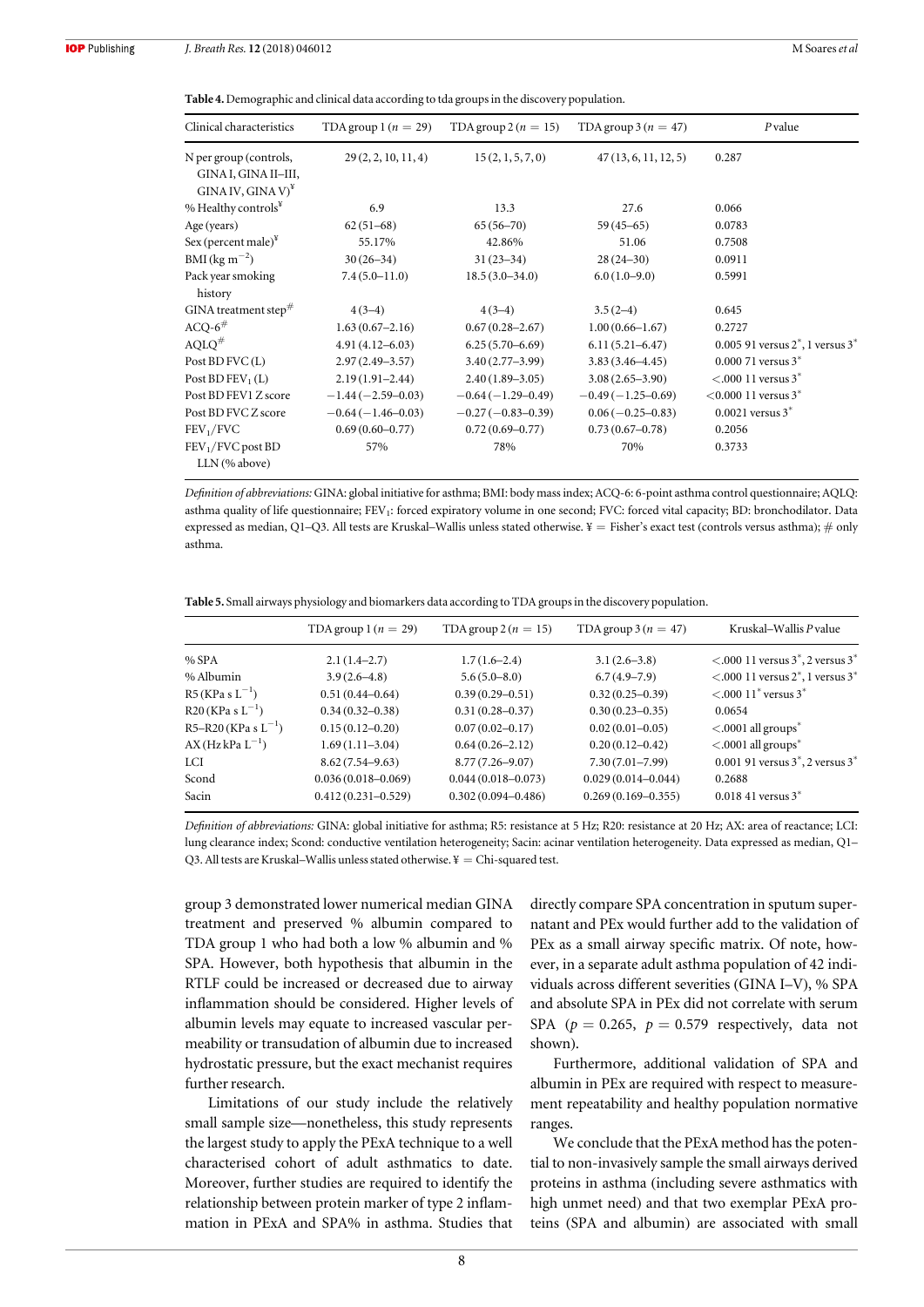<span id="page-8-0"></span>

Figure 3. TDA analysis. Image derived from TDA analysis, showing that three different groups were generated. Healthy controls and asthma patients were clustered and annotated by the following parameters: (A)GINA treatment step treatment (red-only asthma patients, 0-healthy controls only);(B) R5–R20 (red-very high frequency dependence of resistance) (C) %SPA (red-higher levels of SPA) and (D) %albumin (red-higher levels of albumin). There was a further group of four patients not fitting in any category and therefore not included in the analysis. TDA group 1 is mainly small airways disease predominant, with low % of SPA and albumin (2 healthy controls, 27 asthmatics); TDA group 2 is an intermediate group, with low % SPA but preserved albumin (two healthy controls, 13 asthmatics); TDA group 3 demonstrate overall normal small airway lung function and higher SPA and albumin % (13 healthy controls, 34 asthmatics). Arrows and bounded shapes represent nodes with only healthy controls and nodes with high number of healthy controls, respectively. It can be seen that the majority of heathy patients are located within group 3, with occasional and scarce cases within group 1 and 2.



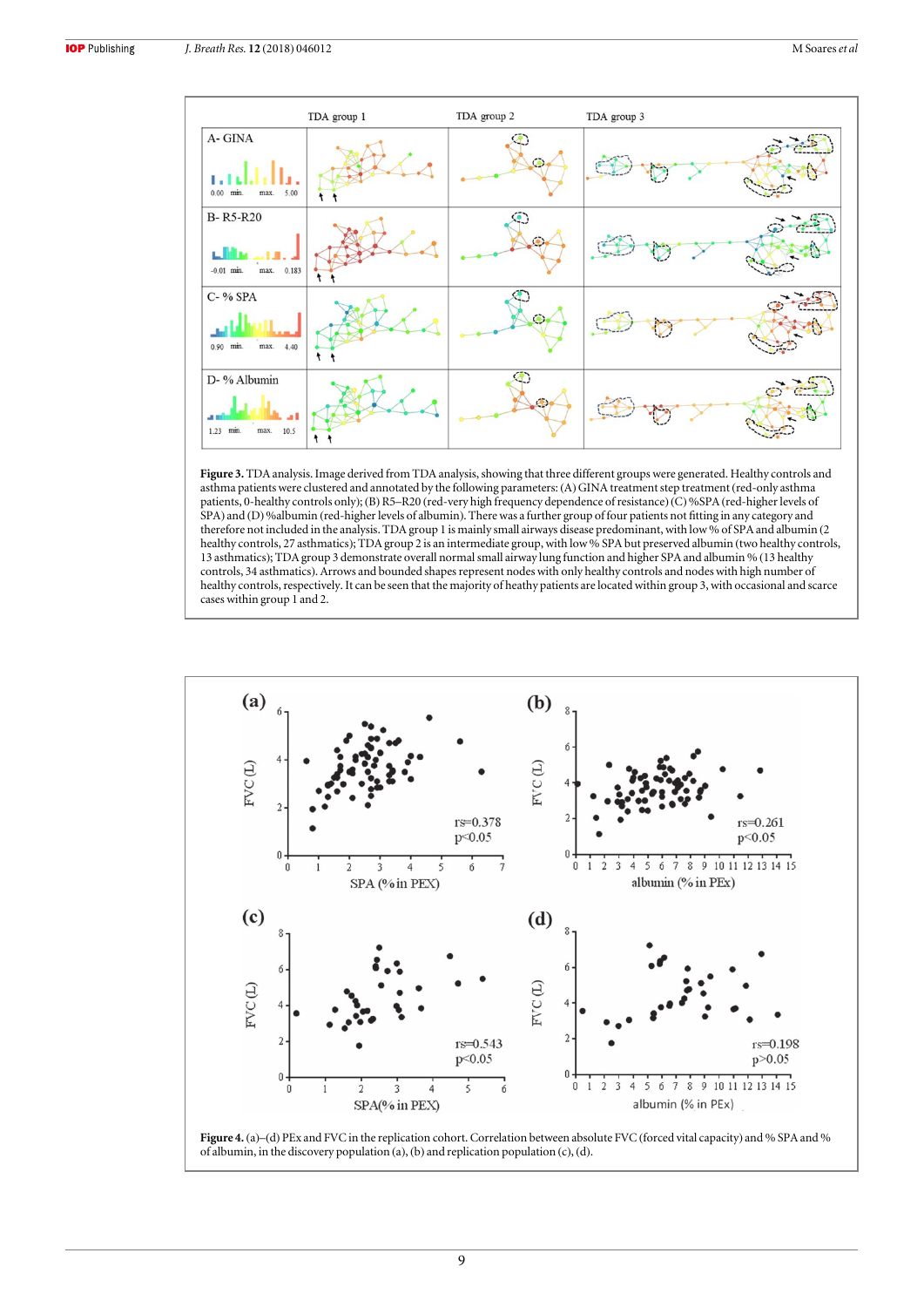<span id="page-9-0"></span>**IOP** Publishing

airway dysfunction phenotypes in asthma. Further studies are now required to reproduce our findings and further develop PEx as a novel matrix to study small airway biology non-invasively.

## Acknowledgments

Supported by an unrestricted grant from the Chiesi Onulus Foundation (Validation of Particle in Exhaled Air (PEx) as a Novel Matrix for Non-Invasive Detection of Small Airways Disease in Asthma) and additional support from the Leicester National Institute for Health Research (NIHR) Biomedical Research Centre: Respiratory Theme. The views expressed are those of the authors and not necessarily those of the NHS, the NIHR or the Department of Health.

The authors would like to thank Ayasdi (Menlo Park, California) and Dr Devi Ramanan for access to the Ayasdi CORE and Python SDK platforms for data analysis.

### Author contributions

MS: Jointly with SS designed the study, recruited the study population, performed PExA collection and analysis, performed and analysed impulse oscillometry and clinical data and conducted statistical analyses. Co-wrote the manuscript with SS.

EM: Designed, coordinated and performed PExA immune assay experiments. Reviewed the manuscript and provided a scientific critique of the data.

HK: Performed the immune assays of PExA for the replication population. Reviewed the manuscript and provided a scientific critique of the data.

EV: Provided data for the PExA asthma replicate population. Reviewed the manuscript and provided a scientific critique of the data.

MR: Overviewed statistical methodologies in the paper. Reviewed the manuscript and provided a scientific critique of the data.

PG: Provided data for the PExA asthma replicate population. Reviewed the manuscript and provided a scientific critique of the data.

AO: Helped conceive the study with SS, Provided the PExA instrument to SS, coordinated analyses of PExA samples by MS, HK and EM at the University of Gothenburg. Reviewed the manuscript and provided a scientific critique of the data.

SS: Conceived and designed the study and obtained funding for the study. Co-wrote the manuscript, reviewed and provided a scientific critique of the data.

## ORCID iDs

Marcia Soares  $\bullet$  [https:](https://orcid.org/0000-0002-0205-6927)//orcid.org/[0000-0002-](https://orcid.org/0000-0002-0205-6927) [0205-6927](https://orcid.org/0000-0002-0205-6927)

#### References

- [1] Global Strategy for Asthma Management and Prevention, Global Initiative for Asthma (GINA) 2017, available from http://[ginasthma.org](http://ginasthma.org/)/
- [2] Benayoun L, Druilhe A, Dombret M C, Aubier M and Pretolani M 2003 Airway structural alterations selectively associated with severe asthma Am. J. Respir. Crit. Care Med. 167 [1360](https://doi.org/10.1164/rccm.200209-1030OC)–8
- [3] Lipworth B, Manoharan A and Anderson W 2014 Unlocking the quiet zone: the small airway asthma phenotype Lancet Respir. Med. 2 [497](https://doi.org/10.1016/S2213-2600(14)70103-1)–506
- [4] Wahidi M M, Rocha A T, Hollingsworth J W, Govert J A, Feller-Kopman D and Ernst A 2005 Contraindications and safety of transbronchial lung biopsy via flexible bronchoscopy Respiration 72 [285](https://doi.org/10.1159/000085370)–95
- [5] Reynolds H Y 2011 Bronchoalveolar lavage and other methods to define the human respiratory tract milieu in health and disease Lung [189](https://doi.org/10.1007/s00408-011-9284-5) 87–99
- [6] Almstrand A C, Ljungström E, Lausmaa J, Bake B, Sjövall P and Olin A C 2008 Airway monitoring by collection and mass spectrometric analysis of exhaled particles Anal. Chem. [81](https://doi.org/10.1021/ac802055k) [662](https://doi.org/10.1021/ac802055k)–8
- [7] Bredberg A, Gobom J, Almstrand A C, Larsson P, Blennow K, Olin A C and Mirgorodskaya E 2012 Exhaled endogenous particles contain lung proteins Clin. Chem. 58 [431](https://doi.org/10.1373/clinchem.2011.169235)–40
- [8] Larsson P, Lärstad M, Bake B, Hammar O, Bredberg A, Almstrand A C, Mirgorodskaya E and Olin A C 2015 Exhaled particles as markers of small airway inflammation in subjects with asthma Clin. Physiol. Funct. Imaging 37 [489](https://doi.org/10.1111/cpf.12323)–97
- [9] Larsson P, Mirgorodskaya E, Samuelsson L, Bake B, Almstrand A C, Bredberg A and Olin A C 2012 Surfactant protein A and albumin in particles in exhaled air Resp. Med. [106](https://doi.org/10.1016/j.rmed.2011.10.008) 197–204
- [10] Lärstad M, Almstrand A C, Larsson P, Bake B, Larsson S, Ljungström E, Mirgorodskaya E and Olin A C 2015 Surfactant protein A in exhaled endogenous particles is decreased in chronic obstructive pulmonary disease (COPD) patients: a pilot study PLoS One 10 [e103](https://doi.org/10.1371/journal.pone.0144463)
- [11] Almstrand A C, Josefson M, Bredberg A, Lausmaa J, Sjövall P, Larsson P and Olin A C 2012 TOF-SIMS analysis of exhaled particles from patients with asthma and healthy controls Eur. Respir. J. [39](https://doi.org/10.1183/09031936.00195610) 59–66
- [12] Bredberg A, Josefson M, Almstrand A C, Lausmaa J, Sjövall P, Levinsson A, Larsson P and Olin A C 2013 Comparison of exhaled endogenous particles from smokers and non-smokers using multivariate analysis Respiration 86 [135](https://doi.org/10.1159/000350941)–42
- [13] Holmgern H, Ljungström E, Almstrand A C, Bake B and Olin A C 2010 Size distribution of exhaled particles in the range from 0.01 to 2.0 mm J. Aerosol Sci. 41 [439](https://doi.org/10.1016/j.jaerosci.2010.02.011)–46
- [14] Holmgren H, Gerth E, Ljungström E, Larsson P, Almstrand A C, Bake B and Olin A C 2013 Effects of breath holding at low and high lung volumes on amount of exhaled particles Respir. Physiol. Neurobiol. [185](https://doi.org/10.1016/j.resp.2012.10.010) 228–34
- [15] Larsson P, Bake B, Wallin A, Hammar O, Almstrand A C, Lärstad M, Ljungström E, Mirgorodskaya E and Olin A C 2017 The effect of exhalation flow on endogenous particle emission and phospholipid composition Respiratory Physiol. Neurobiol. [243](https://doi.org/10.1016/j.resp.2017.05.003) 39–46
- [16] Ljungkvist G et al 2017 Two techniques to sample non-volatiles in breath—exemplified by methadone J. Breath Res. 12 [016011](https://doi.org/10.1088/1752-7163/aa8b25)
- [17] Wang Y et al 2011 Surfactant protein A is defective in abrogating inflammation in asthma Am. J. Physiol. Lung Cell. Mol. Physiol. 301 [L598](https://doi.org/10.1152/ajplung.00381.2010)–606
- [18] Wang J Y, Kishore U, Lim B L, Strong P and Reid K B 1996 Interaction of human lung surfactant proteins A and D with mite (Dermatophagoides pteronyssinus) allergens Clin. Exp. Immunol. [106](https://doi.org/10.1046/j.1365-2249.1996.d01-838.x) 367–73
- [19] Hohlfeld J M, Erpenbeck V J and Krug N 2002 Surfactant proteins SP-A and SP-D as modulators of the allergic inflammation in asthma Pathobiology. 70 [287](https://doi.org/10.1159/000070744)–92